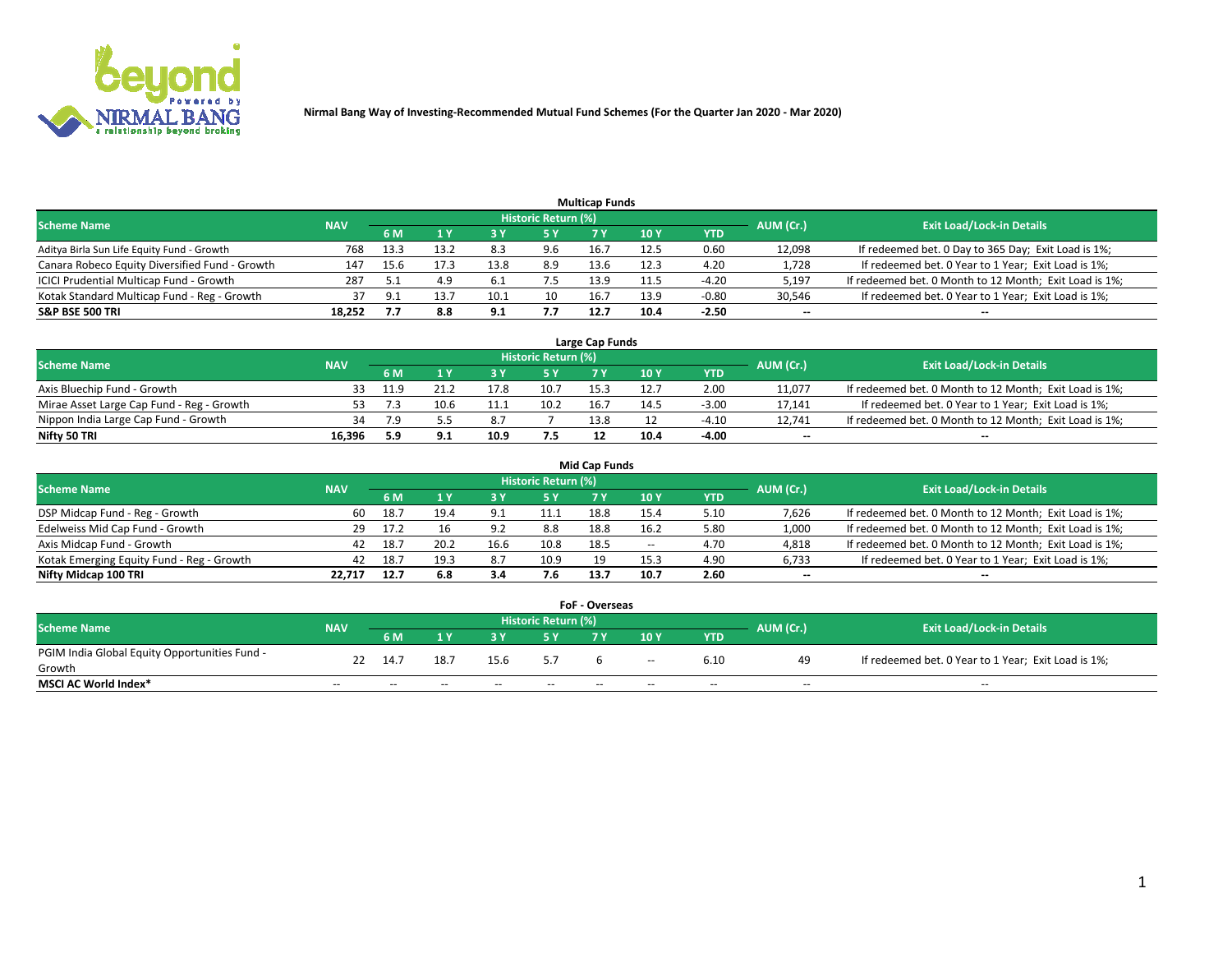

| Large & Midcap                                   |            |      |     |     |                     |      |      |         |                          |                                                     |  |  |  |  |
|--------------------------------------------------|------------|------|-----|-----|---------------------|------|------|---------|--------------------------|-----------------------------------------------------|--|--|--|--|
| <b>Scheme Name</b>                               | <b>NAV</b> |      |     |     | Historic Return (%) |      |      |         | AUM (Cr.)                | <b>Exit Load/Lock-in Details</b>                    |  |  |  |  |
|                                                  |            | 6 M  |     |     | 5 Y                 |      | 10Y  | YTD.    |                          |                                                     |  |  |  |  |
| Canara Robeco Emerging Equities - Growth         | 103        | 18.9 |     |     | 12.3                | 22.4 | 19.1 | 5.90    | 5,626                    | If redeemed bet. 0 Year to 1 Year; Exit Load is 1%; |  |  |  |  |
| Invesco India Growth Opportunities Fund - Growth |            | 11.0 |     |     | 9.2                 | 15.3 | 12.9 | 0.60    | 2,447                    | If redeemed bet. 0 Year to 1 Year; Exit Load is 1%; |  |  |  |  |
| Principal Emerging Bluechip Fund - Growth        | 112        |      |     | 9.6 |                     | 19.7 |      | 3.80    | 2,202                    | If redeemed bet. 0 Year to 1 Year; Exit Load is 1%; |  |  |  |  |
| NIFTY Large Midcap 250 TRI                       | 395./      | 10.5 | 9.7 | 8.9 | 8.8                 | 14.5 | 11.6 | $-0.30$ | $\overline{\phantom{a}}$ | $- -$                                               |  |  |  |  |

| <b>Focused Funds</b>             |            |      |      |           |                     |      |                 |            |           |                                                        |  |  |  |
|----------------------------------|------------|------|------|-----------|---------------------|------|-----------------|------------|-----------|--------------------------------------------------------|--|--|--|
| <b>Scheme Name</b>               | <b>NAV</b> |      |      |           | Historic Return (%) |      |                 |            | AUM (Cr.) | <b>Exit Load/Lock-in Details</b>                       |  |  |  |
|                                  |            | 6 M  |      |           |                     |      | 10 <sup>V</sup> | <b>YTD</b> |           |                                                        |  |  |  |
| Axis Focused 25 Fund - Growth    |            | 14.2 |      |           | 11.9                | 15.4 | $- -$           | 2.00       | 9.627     | If redeemed bet. 0 Month to 12 Month; Exit Load is 1%; |  |  |  |
| SBI Focused Equity Fund - Growth | 160        | 18.1 | 23.9 | 15.8      |                     | 16.1 | 17.3            | 4.20       | 7.694     | If redeemed bet. 0 Year to 1 Year; Exit Load is 1%;    |  |  |  |
| <b>S&amp;P BSE 500 TRI</b>       | 18.252     |      | 8.8  | $\bullet$ |                     |      | 10.4            | $-2.50$    | $\sim$    | $- -$                                                  |  |  |  |

|                                                |            |      |        |                     |           | <b>Small Cap Funds</b> |                 |         |           |                                                     |
|------------------------------------------------|------------|------|--------|---------------------|-----------|------------------------|-----------------|---------|-----------|-----------------------------------------------------|
| <b>Scheme Name</b>                             | <b>NAV</b> |      |        | Historic Return (%) |           |                        |                 |         | AUM (Cr.) | <b>Exit Load/Lock-in Details</b>                    |
|                                                |            | 6 M  |        |                     | <b>5Y</b> |                        | 10 <sub>1</sub> | YTD     |           |                                                     |
| Franklin India Smaller Companies Fund - Growth | 50         | 7.3  | 0.8    |                     | 5.9       | 17.5                   | 15.2            | 0.40    | 7,188     | If redeemed bet. 0 Year to 1 Year; Exit Load is 1%; |
| HDFC Small Cap Fund - Growth                   | 39         | 4.2  | $-4.1$ |                     | 8.9       | 14.5                   | 11.7            | 0.80    | 9,872     | If redeemed bet. 0 Year to 1 Year; Exit Load is 1%; |
| L&T Emerging Businesses Fund - Reg - Growth    | 23         | -6.3 | $-1.8$ | 4.4                 | 9.7       | $- -$                  | $- -$           | $-0.80$ | 6,123     | If redeemed bet. 0 Year to 1 Year; Exit Load is 1%; |
| SBI Small Cap Fund - Growth                    | 57         | 16.8 | 18.6   | 13.2                | 13.9      | 24.4                   | 18.9            | 5.60    | 3,493     | If redeemed bet. 0 Year to 1 Year; Exit Load is 1%; |
| Nifty Smallcap 100 TRI                         | 7.369      | 12.2 | 3.1    | $-2.5$              | 2.5       | 10.1                   |                 | 2.80    | $\sim$    | $- -$                                               |

## **ELSS Schemes (Tax Saving u/s 80-C)**

| <b>Scheme Name</b>                           | <b>NAV</b> |         |           | <b>Historic Return (%)</b> |           |                          |        |         | AUM (Cr.) | <b>Exit Load/Lock-in Details</b> |
|----------------------------------------------|------------|---------|-----------|----------------------------|-----------|--------------------------|--------|---------|-----------|----------------------------------|
|                                              |            | 6 M     | <b>AV</b> |                            | <b>5Y</b> | 7 Y                      | $-10V$ | YTD     |           |                                  |
| Aditya Birla Sun Life Tax Relief 96 - Growth | 32         | 12.8    |           | 10                         | 8.5       | 16.4                     | 12.1   | 0.20    | 10,308    | Nil                              |
| Axis Long Term Equity Fund - Growth          | 50         | 14.1    |           | 15.3                       | 10.7      | 19.8                     | 17.4   | 2.20    | 21,997    | Nil                              |
| Canara Robeco Equity Tax Saver Fund - Growth |            |         | 19.5      | 13.6                       | 8.9       | 14.2                     | 12.9   | 5.50    | 1,033     | Nil                              |
| Invesco India Tax Plan - Growth              | 55         | 13.7    | 16.5      |                            | 9.1       | 16.4                     | 14.1   | 2.90    | 1,026     | Nil                              |
| Mirae Asset Tax Saver Fund - Reg - Growth    | 19         | - Q - T | 14.2      | 13.3                       | $\sim$    | $\overline{\phantom{a}}$ | --     | $-1.70$ | 3,293     | Nil                              |
| S&P BSE 200 TRI                              | 5,894      |         |           | 9.8                        | 7.9       | 12.7                     | 10.5   | $-3.00$ | $\sim$    | $- -$                            |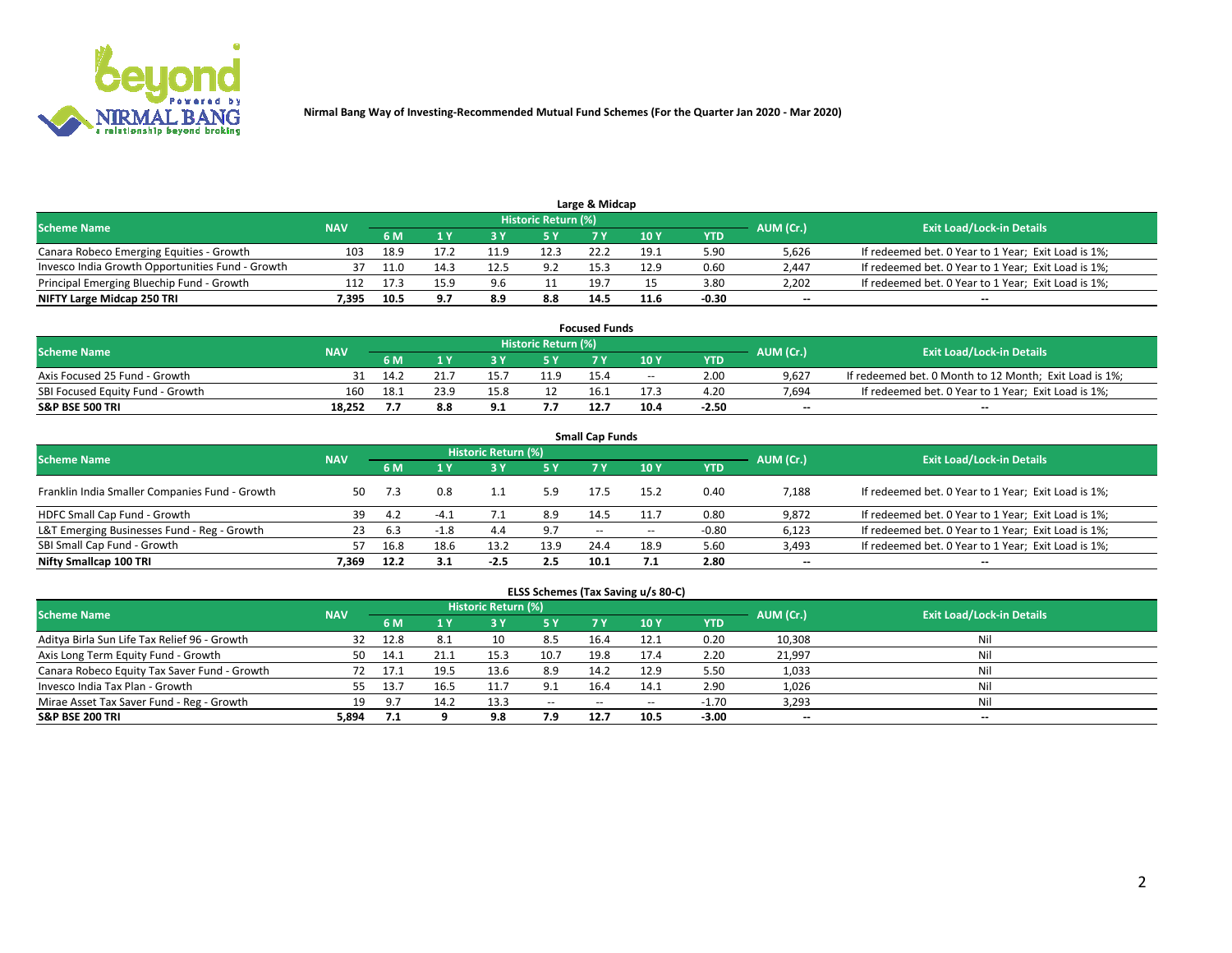

| <b>Contra/Value Fund</b>                                                                                        |        |      |      |      |     |      |      |            |        |                                                     |  |  |  |  |
|-----------------------------------------------------------------------------------------------------------------|--------|------|------|------|-----|------|------|------------|--------|-----------------------------------------------------|--|--|--|--|
| <b>Historic Return (%)</b><br><b>Exit Load/Lock-in Details</b><br>AUM (Cr.)<br><b>Scheme Name</b><br><b>NAV</b> |        |      |      |      |     |      |      |            |        |                                                     |  |  |  |  |
|                                                                                                                 |        | 6 M  |      |      | 5 Y | 7 V  | 10Y  | <b>YTD</b> |        |                                                     |  |  |  |  |
| Kotak India EQ Contra Fund - Reg - Growth                                                                       | 55.    | -8.5 | 10.6 |      | 8.5 | 13.1 | 11.2 | $-0.40$    | 900    | If redeemed bet. 0 Year to 1 Year; Exit Load is 1%; |  |  |  |  |
| Invesco India Contra Fund - Growth                                                                              | 50     |      | 12.8 | 11.8 | 9.9 | 17.3 | 13.2 | 2.30       | 4,751  | If redeemed bet. 0 Year to 1 Year; Exit Load is 1%; |  |  |  |  |
| UTI Value Opportunities Fund - Growth                                                                           |        | 13.0 | 13.4 |      | 5.4 |      |      | 0.60       | 4,635  | If redeemed bet. 0 Year to 1 Year; Exit Load is 1%; |  |  |  |  |
| Nippon India Value Fund - Growth                                                                                |        | o.   | 9.9  | 8.5  |     | 13.5 | 10.7 | $-0.70$    | 3,114  | If redeemed bet. 0 Year to 1 Year; Exit Load is 1%; |  |  |  |  |
| <b>S&amp;P BSE 500 TRI</b>                                                                                      | 18.252 |      | 8.8  | 9.1  | 7.7 | 12.7 | 10.4 | $-2.50$    | $\sim$ | $- -$                                               |  |  |  |  |

|                                                                           |            |      |      |                     |           | Sector/Thematic |                          |            |                          |                                                        |
|---------------------------------------------------------------------------|------------|------|------|---------------------|-----------|-----------------|--------------------------|------------|--------------------------|--------------------------------------------------------|
| <b>Scheme Name</b>                                                        | <b>NAV</b> |      |      | Historic Return (%) |           |                 |                          |            | AUM (Cr.)                | <b>Exit Load/Lock-in Details</b>                       |
|                                                                           |            | 6 M  | 1 Y  | 73 Y                | <b>5Y</b> | 7 Y             | 10Y                      | <b>YTD</b> |                          |                                                        |
| Canara Robeco Consumer Trends Fund - Reg -<br>Growth                      | 45         | 18.7 | 21.2 | 14.7                | 11.8      | 16.5            | 15.6                     | 4.80       | 388                      | If redeemed bet. 0 Year to 1 Year; Exit Load is 1%;    |
| Mirae Asset Great Consumer Fund - Growth                                  | 37         | 14.5 | 14.7 | 14.9                | 11.2      | 16.9            | $\overline{\phantom{a}}$ | 0.40       | 1,004                    | If redeemed bet. 0 Year to 1 Year; Exit Load is 1%;    |
| ICICI Prudential Technology Fund - Growth                                 | 61         | 2.0  | 0.7  | 14.7                | 7.2       | 15.9            | 15.8                     | 4.90       | 418                      | If redeemed bet. 0 Day to 15 Day; Exit Load is 1%;     |
| Nippon India Pharma Fund - Growth                                         | 160        | 15.4 | 7.4  | 5.5                 | 4.8       | 13.7            | 13.9                     | 5.10       | 2,451                    | If redeemed bet. 0 Year to 1 Year; Exit Load is 1%;    |
| BNP Paribas India Consumption Fund - Reg - Growth                         | 14         | 19.3 | 29.2 | $- -$               | $- -$     | $- -$           | $- -$                    | 6.20       | 499                      | If redeemed bet. 0 Month to 12 Month; Exit Load is 1%; |
| ICICI Prudential Banking and Financial Services Fund -<br>Retail - Growth | 68         | 10.8 | 16.8 | 11.3                | 12.6      | 17.8            | 16.8                     | $-3.00$    | 3,615                    | If redeemed bet. 0 Day to 15 Day; Exit Load is 1%;     |
| <b>S&amp;P BSE 500 TRI</b>                                                | 18.252     | 7.7  | 8.8  | 9.1                 | 7.7       | 12.7            | 10.4                     | $-2.50$    | $\overline{\phantom{a}}$ | $\overline{\phantom{a}}$                               |

| <b>Dynamic Asset Allocation Funds</b>                      |            |     |      |                     |               |           |      |            |                          |                                                          |  |  |  |
|------------------------------------------------------------|------------|-----|------|---------------------|---------------|-----------|------|------------|--------------------------|----------------------------------------------------------|--|--|--|
| <b>Scheme Name</b>                                         | <b>NAV</b> |     |      | Historic Return (%) |               |           |      |            | AUM (Cr.)                | <b>Exit Load/Lock-in Details</b>                         |  |  |  |
|                                                            |            | 6 M |      | 3 Y                 | 5 Y           | <b>7Y</b> | 10Y  | <b>YTD</b> |                          |                                                          |  |  |  |
| ICICI Prudential Balanced Advantage Fund - Reg -<br>Growth | 38         | 6.9 | 10.8 | 8.4                 | 8.3           | 12.2      | 12.1 | $-1.00$    | 28,853                   | If redeemed bet. 0 Year to 1 Year; Exit Load is 1%;      |  |  |  |
| Invesco India Dynamic Equity Fund - Growth                 | 30         | 6.3 | 10.5 | 8.1                 | 7.1           | 12.1      | 10.5 | 1.00       | 870                      | If redeemed bet. 0 Month to 3 Month; Exit Load is 0.25%; |  |  |  |
| Nippon India Balanced Advantage Fund - Growth              | 95         | 6.2 | 9.2  | 8.3                 | 6.9           | 12.1      |      | 0.70       | 2,884                    | If redeemed bet. 0 Month to 12 Month; Exit Load is 1%;   |  |  |  |
| HDFC Balanced Advantage Fund - Growth                      | 194        | 3.0 | 5.9  | 7.9                 | 7.7           | 11.6      | 10.7 | $-3.90$    | 44,151                   | If redeemed bet. 0 Year to 1 Year; Exit Load is 1%;      |  |  |  |
| SBI Dynamic Asset Allocation Fund - Reg - Growth           | 13         | 1.5 | 2.2  | 6.7                 | $\sim$ $\sim$ | $- -$     | --   | $-3.60$    | 664                      | If redeemed bet. 0 Month to 12 Month; Exit Load is 1%;   |  |  |  |
| NIFTY 50 Hybrid Composite Debt 65:35 Index                 | 10,390     | 5.5 | 10.7 | 10                  | x             | 11        | 9.9  | $-1.70$    | $\overline{\phantom{a}}$ | $- -$                                                    |  |  |  |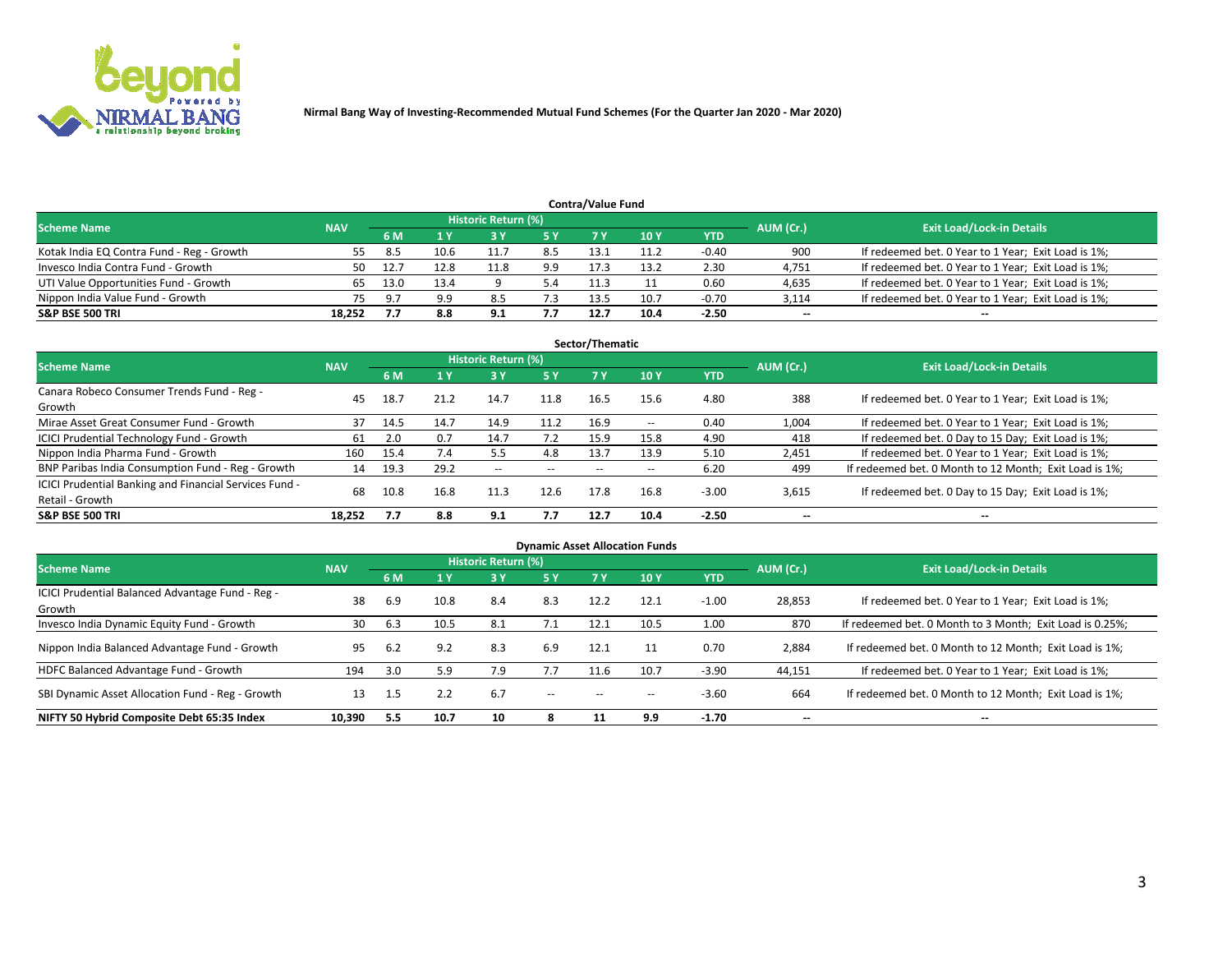

| <b>Hybrid Aggressive</b>                        |            |      |      |                            |        |                          |       |         |                          |                                                        |  |  |  |  |
|-------------------------------------------------|------------|------|------|----------------------------|--------|--------------------------|-------|---------|--------------------------|--------------------------------------------------------|--|--|--|--|
| <b>Scheme Name</b>                              | <b>NAV</b> |      |      | <b>Historic Return (%)</b> |        |                          |       |         | AUM (Cr.)                | <b>Exit Load/Lock-in Details</b>                       |  |  |  |  |
|                                                 |            | 6 M  |      |                            |        |                          | 10Y   | YTD     |                          |                                                        |  |  |  |  |
| ICICI Prudential Equity & Debt Fund - Growth    | 134        |      |      | 6.3                        | 7.8    | 13.7                     |       | $-4.00$ | 22,390                   | If redeemed bet. 0 Year to 1 Year; Exit Load is 1%;    |  |  |  |  |
| Mirae Asset Hybrid - Equity Fund - Reg - Growth | 15         | 6.2  | 10.5 | 9.7                        | $\sim$ | $\overline{\phantom{a}}$ | $- -$ | $-2.20$ | 3,380                    | If redeemed bet. 0 Year to 1 Year; Exit Load is 1%;    |  |  |  |  |
| SBI Equity Hybrid Fund - Growth                 | 148        |      |      | 11.6                       | 9.4    | 14.9                     | 12.4  | 1.60    | 32,585                   | If redeemed bet. 0 Month to 12 Month; Exit Load is 1%; |  |  |  |  |
| Canara Robeco Equity Hybrid Fund - Growth       | 174        | 12.6 | 15.9 |                            | 9.5    | 14.2                     | 12.9  | 3.40    | 3,000                    | If redeemed bet. 0 Year to 1 Year; Exit Load is 1%;    |  |  |  |  |
| NIFTY 50 Hybrid Composite Debt 65:35 Index      | 10,390     | 5.5  | 10.7 | 10                         |        |                          | 9.9   | $-1.70$ | $\overline{\phantom{a}}$ | $- -$                                                  |  |  |  |  |

|                                            |            |           |                                  |                | Arbitrage Fund |            |        |                                                          |
|--------------------------------------------|------------|-----------|----------------------------------|----------------|----------------|------------|--------|----------------------------------------------------------|
| <b>Scheme Name</b>                         | <b>NAV</b> | AUM (Cr.) | <b>Exit Load/Lock-in Details</b> |                |                |            |        |                                                          |
|                                            |            | l M       | <b>M</b>                         | 1 <sub>V</sub> |                | <b>YTD</b> |        |                                                          |
| IDFC Arbitrage Fund - Reg - Growth         |            |           |                                  |                | b.1            | 6.10       | 12.224 | If redeemed bet. 0 Month to 1 Month; Exit Load is 0.25%; |
| Kotak Equity Arbitrage Fund - Reg - Growth |            |           |                                  | 0.1            |                | 6.10       | 17,856 | If redeemed bet. 0 Day to 30 Day; Exit Load is 0.25%;    |
| Nippon India Arbitrage Fund - Growth       | 20         | h         |                                  |                |                | 6.30       | 10.497 | If redeemed bet. 0 Month to 1 Month; Exit Load is 0.25%; |

|                                          | <b>Equity Saver</b> |           |                                  |                          |                          |               |               |            |                          |                                                        |  |  |  |  |  |
|------------------------------------------|---------------------|-----------|----------------------------------|--------------------------|--------------------------|---------------|---------------|------------|--------------------------|--------------------------------------------------------|--|--|--|--|--|
| Scheme Name                              | <b>NAV</b>          | AUM (Cr.) | <b>Exit Load/Lock-in Details</b> |                          |                          |               |               |            |                          |                                                        |  |  |  |  |  |
|                                          |                     | 6 M       |                                  |                          | 5 Y                      |               | $\sqrt{10}$ Y | <b>YTD</b> |                          |                                                        |  |  |  |  |  |
| Axis Equity Saver Fund - Reg - Growth    |                     |           |                                  | 8.6                      | $\sim$                   | $- -$         | $- -$         | 1.20       | 820                      | If redeemed bet. 0 Month to 12 Month; Exit Load is 1%; |  |  |  |  |  |
| Kotak Equity Savings Fund - Reg - Growth |                     |           | 7.8                              |                          |                          | $\sim$ $\sim$ | $- -$         | 0.20       | 1,804                    | If redeemed bet. 0 Year to 1 Year; Exit Load is 1%;    |  |  |  |  |  |
| CRISIL Hybrid 50+50 - Moderate Index*    |                     | $-$       | $-$                              | $\overline{\phantom{a}}$ | $\overline{\phantom{a}}$ | $\sim$        | --            | $- -$      | $\overline{\phantom{a}}$ | $- -$                                                  |  |  |  |  |  |

| <b>Liquid Funds</b>              |            |      |     |                            |     |                          |            |                 |           |                                  |  |  |  |  |
|----------------------------------|------------|------|-----|----------------------------|-----|--------------------------|------------|-----------------|-----------|----------------------------------|--|--|--|--|
| Scheme Name                      | <b>NAV</b> |      |     | <b>Historic Return (%)</b> |     |                          | <b>YTM</b> | Avg             | AUM (Cr.) | <b>Exit Load/Lock-in Details</b> |  |  |  |  |
|                                  |            | 1 W. | 2 W | 1 M                        | 3M  | 71 Y                     |            | <b>Maturity</b> |           |                                  |  |  |  |  |
| Axis Liquid Fund - Growth        | 2,180      |      |     |                            | 5.2 |                          | 5.38       | 0.10            | 33,800    | *Ref Footnote                    |  |  |  |  |
| IDFC Cash Fund - Reg - Growth    | 2.378      | 5.0  |     | ـ . ـ                      |     |                          | 5.21       | 0.08            | 9,799     | *Ref Footnote                    |  |  |  |  |
| Kotak Liquid Fund - Reg - Growth | 3,978      | 4.9  |     |                            | ـ . |                          |            | 0.09            | 29,452    | *Ref Footnote                    |  |  |  |  |
| <b>CRISIL Liquid Fund Index</b>  | $\sim$     | 5.2  | 5.3 |                            | 5.6 | $\overline{\phantom{a}}$ | $-$        | $- -$           | $\sim$    | $\sim$                           |  |  |  |  |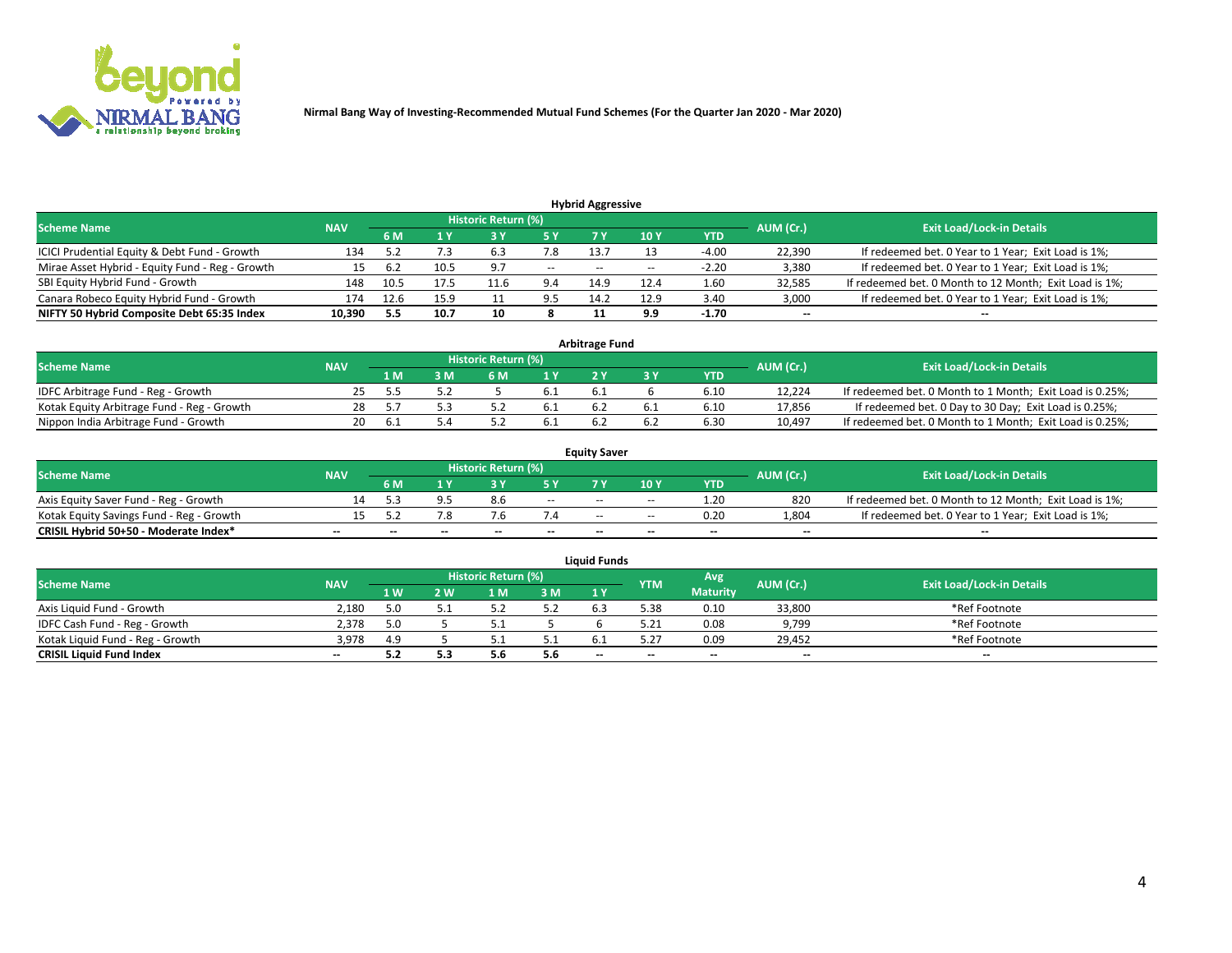

| <b>Ultra Short Fund</b>                       |            |      |     |                     |        |            |            |                 |           |                                  |  |  |  |  |
|-----------------------------------------------|------------|------|-----|---------------------|--------|------------|------------|-----------------|-----------|----------------------------------|--|--|--|--|
| <b>Scheme Name</b>                            | <b>NAV</b> |      |     | Historic Return (%) |        |            | <b>YTM</b> | Avg             | AUM (Cr.) | <b>Exit Load/Lock-in Details</b> |  |  |  |  |
|                                               |            | 1 M  | 3 M | 6 M                 | 1 Y    | <b>3 Y</b> |            | <b>Maturity</b> |           |                                  |  |  |  |  |
| IDFC Ultra Short Term Fund - Reg - Growth     |            | -6.0 |     |                     |        | $-$        | 5.83       | 0.46            | 5,468     | Nil                              |  |  |  |  |
| Sundaram Ultra Short Term Fund - Reg - Growth |            |      | 4.6 |                     | $\sim$ | --         | 5.75       | 0.40            | 339       | Nil                              |  |  |  |  |
| L&T Ultra Short Term Fund - Growth            |            | 58   |     |                     |        |            | 5.85       | 0.46            | 2,666     | Nil                              |  |  |  |  |
| <b>NIFTY Ultra Short Duration Debt Index</b>  | 4,037      | -6.2 | 6.1 | 6.5                 | 7.5    |            | $-$        | $-$             | $- -$     | $- -$                            |  |  |  |  |

| <b>Money Market Fund</b>                                   |            |     |     |                     |        |    |            |                 |           |                                  |  |  |  |
|------------------------------------------------------------|------------|-----|-----|---------------------|--------|----|------------|-----------------|-----------|----------------------------------|--|--|--|
| <b>Scheme Name</b>                                         | <b>NAV</b> |     |     | Historic Return (%) |        |    | <b>YTM</b> | 'Avg            | AUM (Cr.) | <b>Exit Load/Lock-in Details</b> |  |  |  |
|                                                            |            | 1 M | 3 M | 6 M                 | 1 Y    | 3Y |            | <b>Maturity</b> |           |                                  |  |  |  |
| Aditya Birla Sun Life Money Manager Fund - Reg -<br>Growth | 268        |     |     | 6.5                 | 7.8    |    |            | 0.54            | 12,504    | Nil                              |  |  |  |
| Franklin India Savings Fund - Growth                       |            | 6.3 | 5.6 | 6.6                 | 8.1    |    |            | 0.34            | 4,741     | Nil                              |  |  |  |
| Nippon India Money Market Fund - Growth                    | 3,016      | 6.4 | 5.8 | 6.5                 | 7.8    |    | 5.81       | 0.35            | 4,540     | Nil                              |  |  |  |
| <b>CRISIL Liquid Fund Index</b>                            | $- -$      | 5.6 | 5.6 | 5.8                 | $\sim$ | -- | --         | $\sim$          | $\sim$    | $\sim$                           |  |  |  |

| <b>Short Term Fund</b>                          |            |      |     |                     |      |           |            |                 |           |                                  |  |  |  |  |
|-------------------------------------------------|------------|------|-----|---------------------|------|-----------|------------|-----------------|-----------|----------------------------------|--|--|--|--|
| <b>Scheme Name</b>                              | <b>NAV</b> |      |     | Historic Return (%) |      |           | <b>YTM</b> | Avg             | AUM (Cr.) | <b>Exit Load/Lock-in Details</b> |  |  |  |  |
|                                                 |            | 1 M  | 3 M | 6 M                 | 1Y   | <b>3Y</b> |            | <b>Maturity</b> |           |                                  |  |  |  |  |
| Axis Short Term Fund - Growth                   |            | 13.8 | 8.7 | 8.9                 | 10.5 |           | 6.63       | 2.20            | 4,939     | Nil                              |  |  |  |  |
| HDFC Short Term Debt Fund - Growth              | 23         | 16.1 |     | 9.9                 | 10.7 | 8.1       | 7.07       | 3.06            | 11,026    | Nil                              |  |  |  |  |
| IDFC Bond Fund - Short Term Plan - Reg - Growth | 41         | 11.9 | 7.8 | 8.5                 | 10.2 |           | 6.62       | 2.21            | 11,979    | Nil                              |  |  |  |  |
| Kotak Bond Short Term Fund - Reg - Growth       | 38         | 14.5 | 8.6 | 8.8                 | 10.3 |           | 6.88       | 2.42            | 11,400    | Nil                              |  |  |  |  |
| L&T Short Term Bond Fund - Reg - Growth         |            | 13.2 |     | 8.3                 | 9.9  |           | 6.48       | 2.11            | 5,450     | Nil                              |  |  |  |  |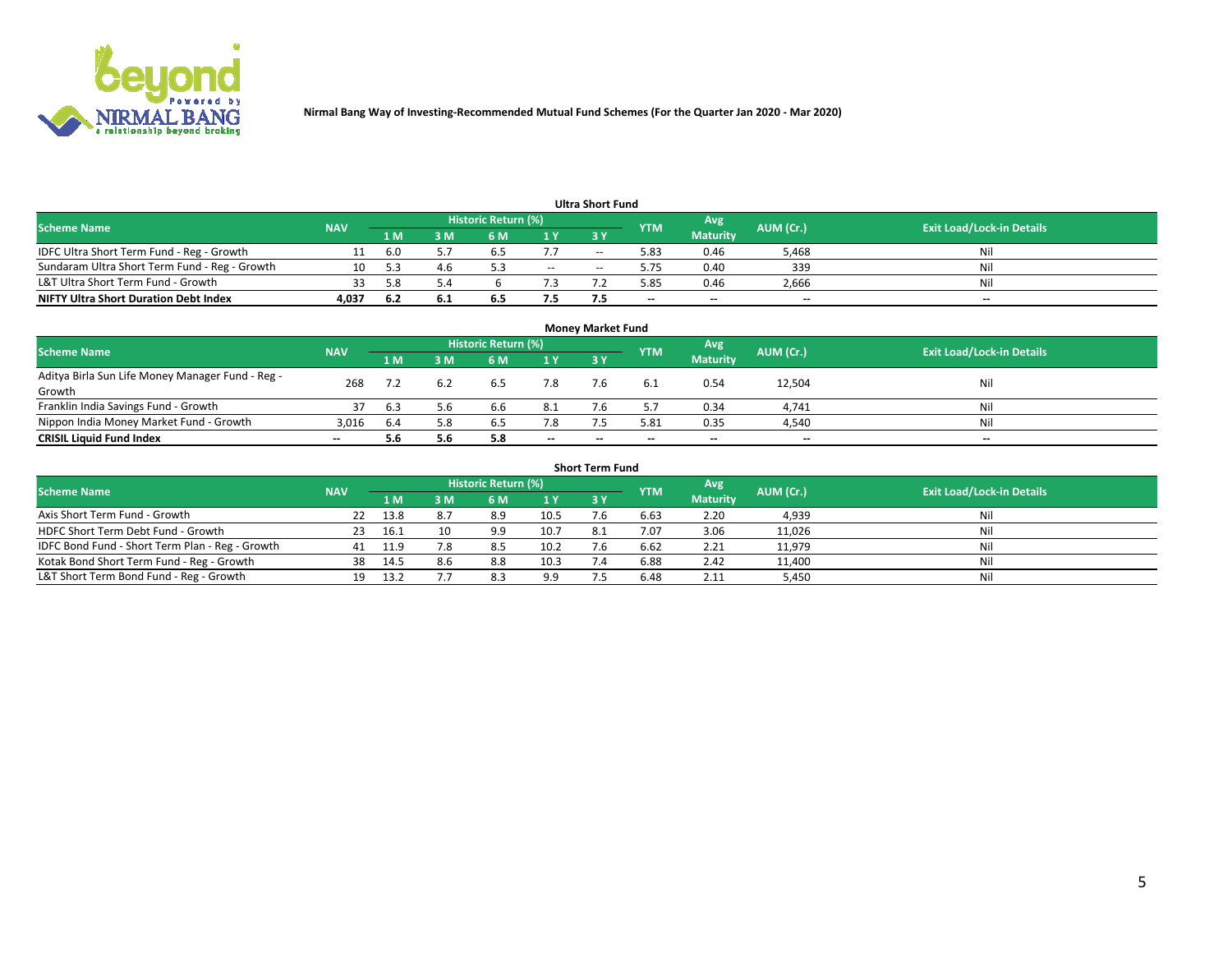

| <b>Low Duration Fund</b>                  |            |      |     |                            |     |    |            |                 |           |                                  |  |  |  |  |
|-------------------------------------------|------------|------|-----|----------------------------|-----|----|------------|-----------------|-----------|----------------------------------|--|--|--|--|
| <b>Scheme Name</b>                        | <b>NAV</b> |      |     | <b>Historic Return (%)</b> |     |    | <b>YTM</b> | Avg             | AUM (Cr.) | <b>Exit Load/Lock-in Details</b> |  |  |  |  |
|                                           |            | 1 M' | ያ M |                            | 1 V | эv |            | <b>Maturity</b> |           |                                  |  |  |  |  |
| Axis Treasury Advantage Fund - Growth     | 2.246      |      |     |                            | 8.7 |    | 5.99       | 0.78            | 5,239     | Nil                              |  |  |  |  |
| Canara Robeco Savings Fund - Reg - Growth |            |      |     |                            |     |    | 5.87       | 0.80            | 1.135     | Nil                              |  |  |  |  |
| IDFC Low Duration Fund - Reg - Growth     | 28         |      |     |                            | 8.3 |    | 5.96       | 0.90            | 5,804     | Nil                              |  |  |  |  |

| <b>Banking &amp; PSU Bond Funds</b>            |            |                                                              |      |      |                |       |      |                 |                                  |     |  |  |  |
|------------------------------------------------|------------|--------------------------------------------------------------|------|------|----------------|-------|------|-----------------|----------------------------------|-----|--|--|--|
| <b>Scheme Name</b>                             | <b>NAV</b> | <b>Historic Return (%)</b><br>Avg<br>AUM (Cr.)<br><b>YTM</b> |      |      |                |       |      |                 | <b>Exit Load/Lock-in Details</b> |     |  |  |  |
|                                                |            | 1 M                                                          | 8 M  |      | 4 <sub>Y</sub> | $-3V$ |      | <b>Maturity</b> |                                  |     |  |  |  |
| HDFC Banking and PSU Debt Fund - Reg - Growth  |            |                                                              |      | 10.2 | 11.4           |       | .28  | 3.16            | 4,896                            | Nil |  |  |  |
| Kotak Banking and PSU Debt Fund - Reg - Growth | 47         | 18.0                                                         | 10.4 | 10.1 |                |       | 6.93 | 3.29            | 4,553                            | Nil |  |  |  |
| IDFC Banking & PSU Debt Fund - Reg - Growth    |            | 15.4                                                         |      |      | 12.2           |       |      | 3.10            | 13.030                           | Nil |  |  |  |

| <b>Corporate Bond Funds</b>                         |            |      |      |                     |      |            |            |                 |           |                                                         |  |  |  |
|-----------------------------------------------------|------------|------|------|---------------------|------|------------|------------|-----------------|-----------|---------------------------------------------------------|--|--|--|
| <b>Scheme Name</b>                                  | <b>NAV</b> |      |      | Historic Return (%) |      |            | <b>YTM</b> | Avg             | AUM (Cr.) | <b>Exit Load/Lock-in Details</b>                        |  |  |  |
|                                                     |            | 1 M  | 8 M  | 6 M                 | 1 Y  | <b>3 Y</b> |            | <b>Maturity</b> |           |                                                         |  |  |  |
| ICICI Prudential Corporate Bond Fund - Reg - Growth |            | 12.8 |      | $^{\circ}$ 1        | 10.5 |            | 6.76       | 2.26            | 12,074    | Nil                                                     |  |  |  |
| L&T Triple Ace Bond Fund - Reg - Growth             |            | 32.2 | 14.8 | 10.9                | 16.5 | 87         | 7.59       | 8.39            | 2.474     | If redeemed bet. 0 Month to 3 Month; Exit Load is 0.5%; |  |  |  |
| Kotak Corporate Bond Fund - Std - Growth            | 2,683      | 10.3 |      | 8.4                 | 9.9  | -8.1       | 6.63       | 1.62            | 4,523     | Nil                                                     |  |  |  |

| <b>Credit Risk Fund</b>                    |            |      |      |                     |      |     |            |                 |           |                                                           |  |  |  |
|--------------------------------------------|------------|------|------|---------------------|------|-----|------------|-----------------|-----------|-----------------------------------------------------------|--|--|--|
| <b>Scheme Name</b>                         | <b>NAV</b> |      |      | Historic Return (%) |      |     | <b>YTM</b> | Avg             | AUM (Cr.) | <b>Exit Load/Lock-in Details</b>                          |  |  |  |
|                                            |            | 1 M  | I M  | 6 M                 | 1 Y  | 3Y  |            | <b>Maturity</b> |           |                                                           |  |  |  |
| ICICI Prudential Credit Risk Fund - Growth | 22         | 16.8 | 10.9 | 11.6                | 10.9 |     | 9.41       | 2.30            | 12,381    | If redeemed bet. 0 Year to 1 Year; Exit Load is 1%;       |  |  |  |
| Kotak Credit Risk Fund - Reg - Growth      |            | 15.5 | 9.9  | 10.4                | 10.2 |     | 8.71       | 2.44            | 5,104     | If redeemed bet. 0 Year to 1 Year; Exit Load is 1%;       |  |  |  |
|                                            |            |      |      |                     |      |     |            |                 |           | If redeemed bet. 0 Month to 12 Month; Exit Load is 3%; If |  |  |  |
| SBI Credit Risk Fund - Growth              | 32         | 16.1 | 7.8  | 8.8                 |      | 6.8 | 8.58       | 2.38            | 5,055     | redeemed bet. 12 Month to 24 Month; Exit Load is 1.5%; If |  |  |  |
|                                            |            |      |      |                     |      |     |            |                 |           | redeemed bet. 24 Month to 36 Month; Exit Load is 0.75%;   |  |  |  |